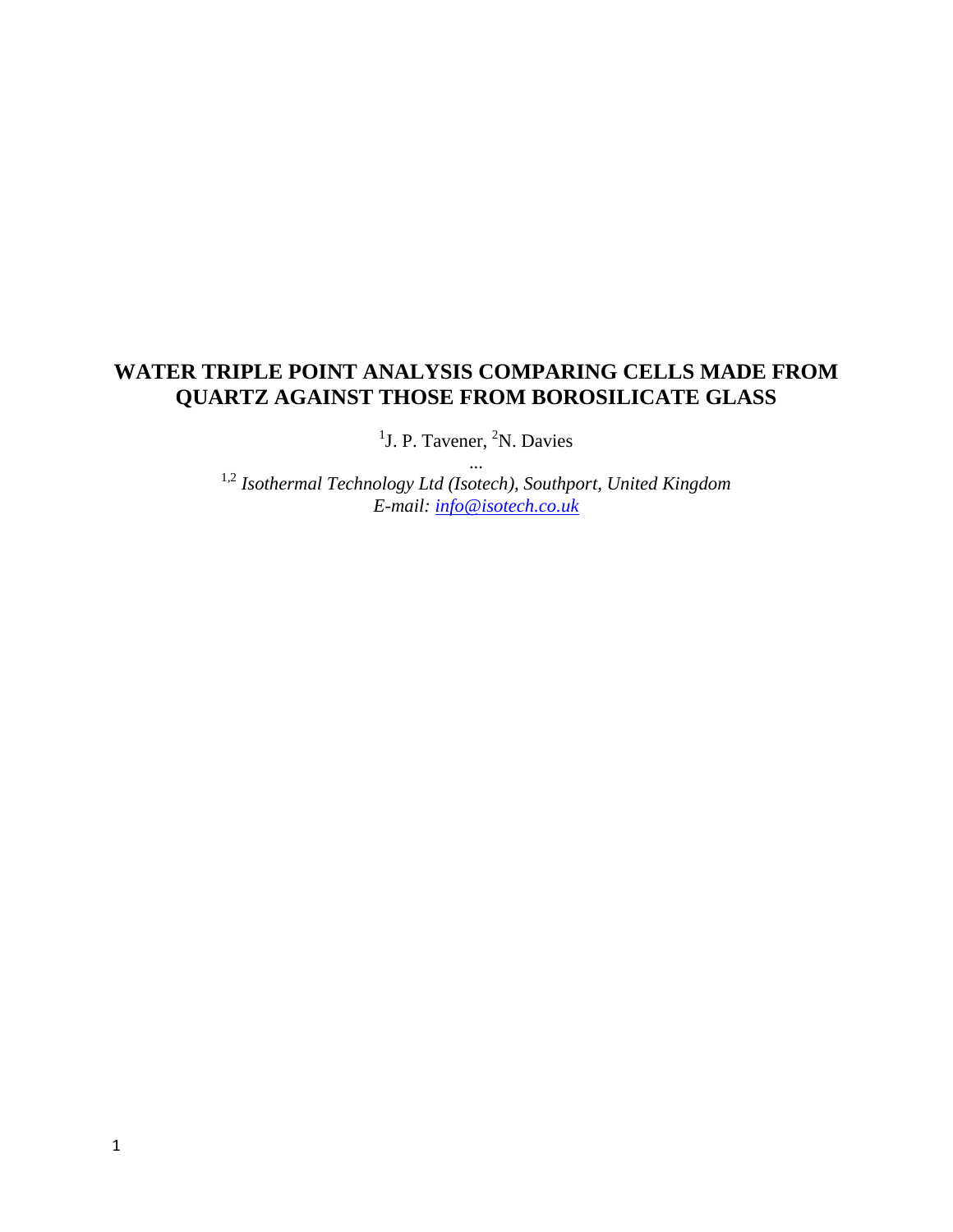#### Abstract

Three years ago, at Tempmeko we presented the results of over 100 Water Triple Point Cells comparing these cells to a reference cell and to V-SMOW. These cells were made between 2001 and 2005 when K7 report of 22 laboratories Water Cells were intercompared by BIPM, and BIPM adopted V-SMOW as the isotopic ideal for the ITS-90 Water Triple Point Cell.

This article updates this information by adding a further three years results to the above and attempts to compare results of cells made of quartz glass to those made from borosilicate glass.

During 2005 and following the K7 data we modified our still to produce water of V-SMOW composition.

Of the hundreds of cells produced during 2005, 2006, 2007, 2008 and 2009 many have been UKAS certified, by comparing them to a Reference Cell.

Others have been sampled and the samples sent for isotopic analysis.

More and more customers have preferred quartz glass containers for the pure water in preference to the traditional borosilicate glass containers, on basis that the quartz cell has a drift rate  $\frac{1}{10}$  of that of borosilicate cells.

The authors have analysed the results of the comparisons and isotopic analysis to give an idea of the spread of results, and also to attempt to show what improvements result from the use of quartz rather than borosilicate glass.

This presentation summarises our results.

Keywords: Borosilicate, Isotopic, Quartz, Water Triple Point.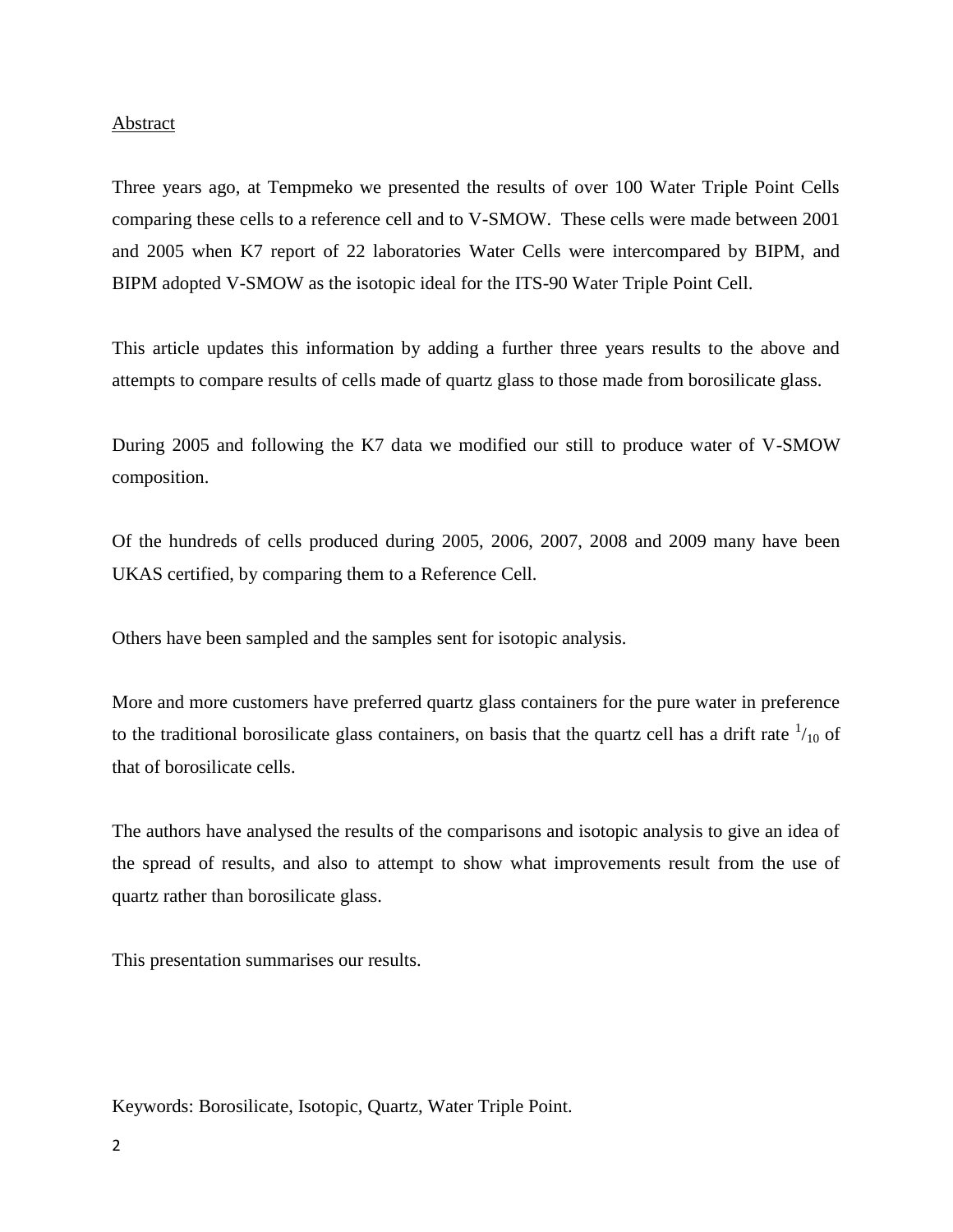Introduction.

The appendix at the back of this paper details the temperature of cells made from 2001 to 2009. The information in this appendix can be analysed in a number of ways as we describe below.

Relationship to V-SMOW over the period 2001-2009.

Fig. 1 details each cells association to ITS 90 from intercomparisons with our reference cells and each cells isotopic association to V-SMOW through water analysis, from the end of 2005 through to 2009. (For continuity the results from the previous paper for 2001 through to mid 2005 are also shown).

The uncertainties attributed to our intercomparisons are  $+/- 15 \mu K$  and to the isotopic analysis  $+/ 2\mu K$ .

Using this cell data, Graph 1 illustrates the mean value to the ITS 90 and V-SMOW for each year. Note that during the first part of 2005 the target temperature of the still was adjusted to achieve  $+/- 20\mu K$  to ITS 90 and the isotopic target was set to  $+15\mu K$  above V-SMOW. The results show that the still has consistently performed within these limits.

By subtraction we can derive the value attributed to trapped air and impurities, these are also shown on Graph 1 and summarised in Table 1.

We can further analyse the data from Fig.1 (2005 to 2009) to separate the Borosilicate cells from the Quartz cells. (See Table 2)

Table 2 shows that the mean temperature for all our cells is within  $-1 \mu K$  of the ITS 90 and the mean isotopic temperature is  $+10 \mu K$  to V-SMOW, which gives a mean depression of  $-11 \mu K$ due to air and impurities.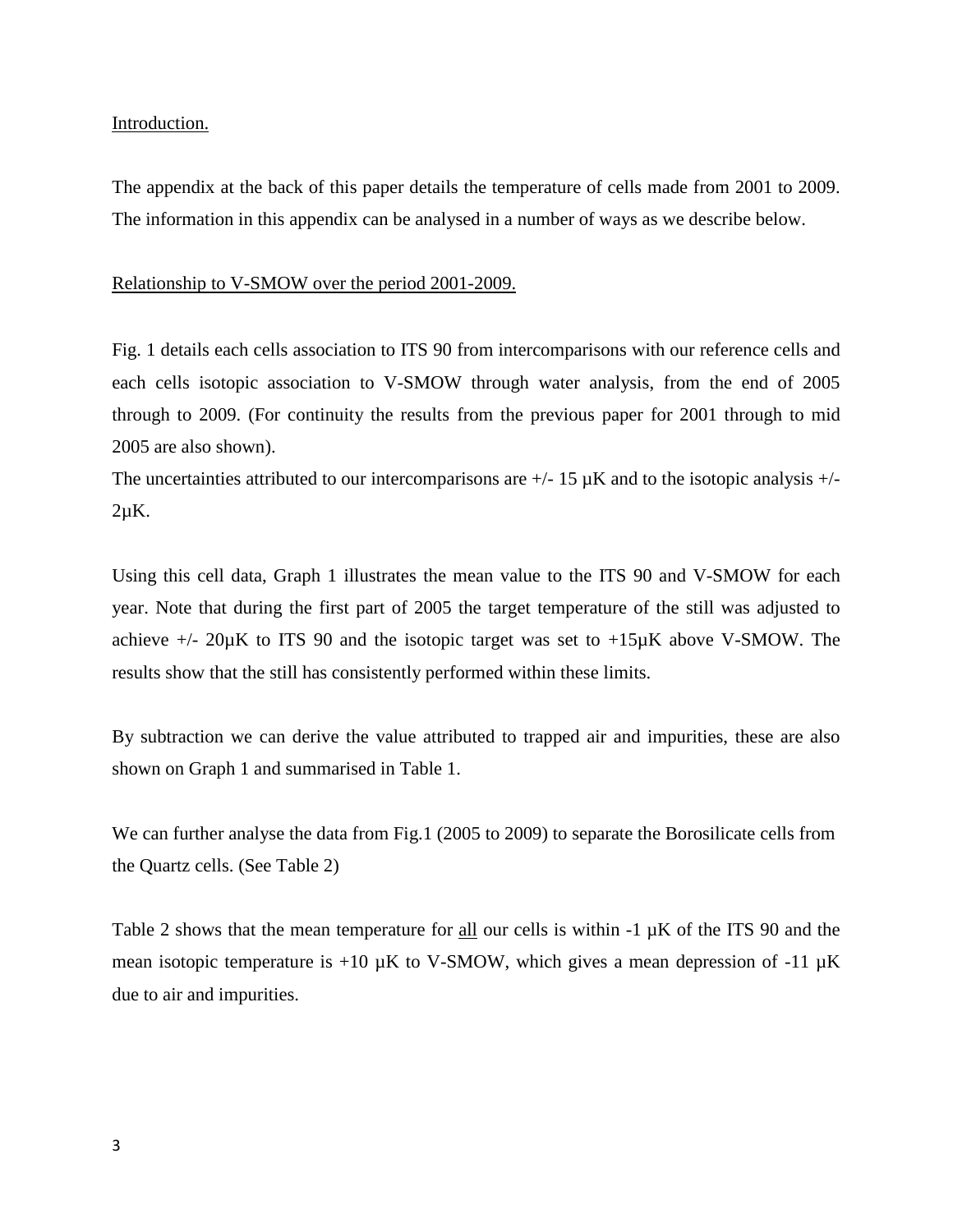### Borosilicate Cells v Quartz Cells

One of the main issues we looked at during this data gathering process was, when manufacturing Borosilicate Cells where and when do the impurities arise?

Do they emanate from the still itself or are they caused by initial leaching of the cell as it is filled?

Looking at Table 2 there is no significant difference between levels of air and impurities in Borosilicate and Quartz glass cells with mean depressions of  $-13\mu$ K and  $-8\mu$ K respectively. This would suggest that the small amounts of impurities present in the finished cell are actually in the water as it leaves the still. The amount of leaching as the cell is filled could be quantified as less than  $5 \mu K$ .

# Drift in Borosilicate Reference Cell

Three years ago we reported no measurable change in our reference cells based on 2001 and 2006 intercomparisons to our reference 'Ball Cell' (a water triple point cell made of Borosilicate glass with a design based on an article by Stimpson in 1943). [1]

This Ball Cell (KT 001) can be re distilled prior to each realisation to remove any dissolved glass and/or trace impurities from the water, leaving primarily the isotopic composition to influence the realisation temperature. A water sample from this cell was sent for isotopic analysis and the results reported a deviation of  $-7\mu$ K from V-SMOW with equivalent uncertainties of  $+/- 2 \mu$ K.

One of our reference cells VSL-119 has been in regular use since 2001 and during autumn of 2009 it was decided to repeat the 2001 and 2006 intercomparison, again using KT 001 as the reference cell.

The method of intercomparison was identical to that carried out in 2001 and 2006 and the summary of the results is given in Table 3.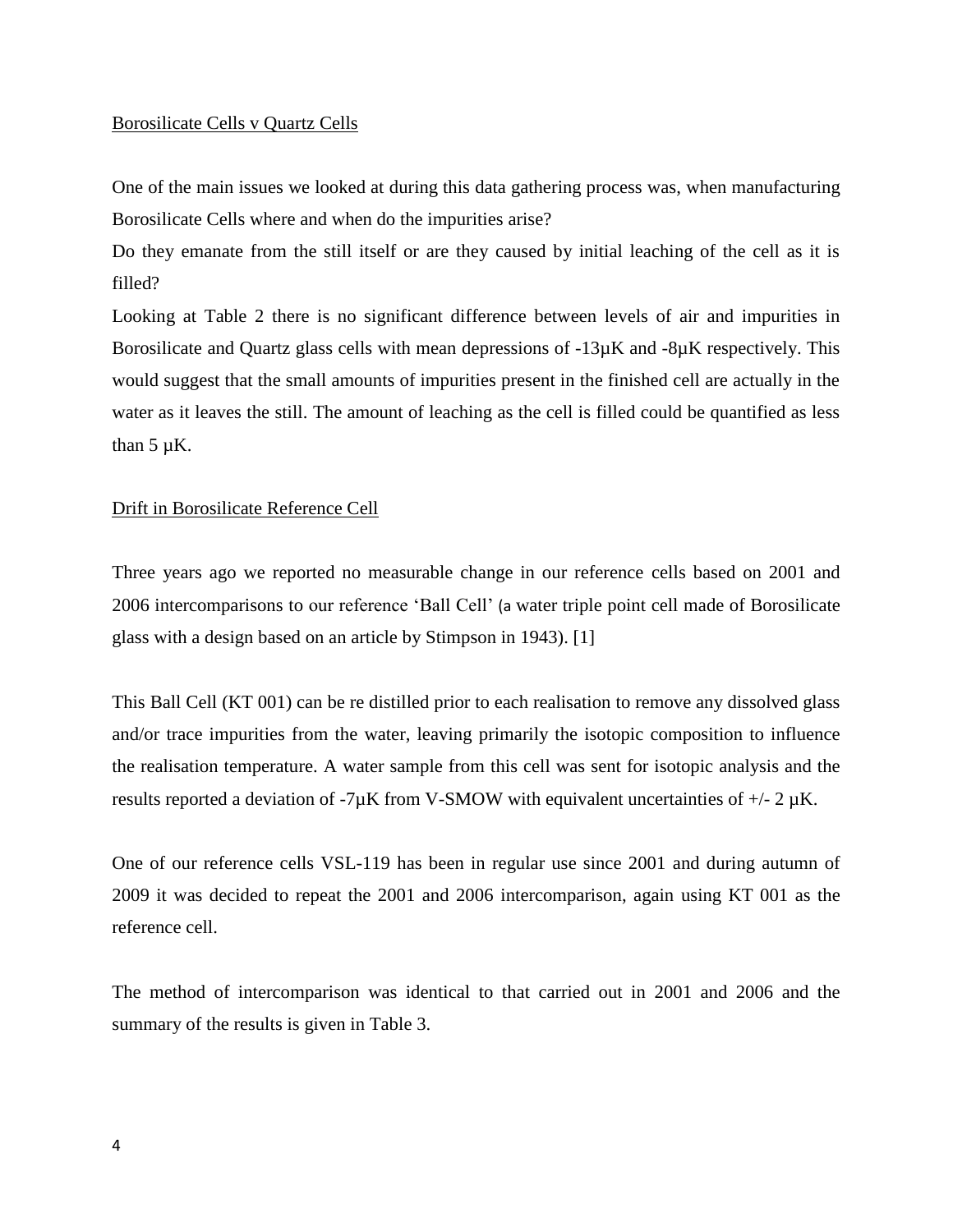Graph 2, illustrates these results and shows that since 2005 the cell has drifted downward in temperature by some 35  $\mu$ K. This fits with Dr Hill's mean drift rate of -4  $\mu$ K/year based on the dissolution of Borosilicate glass into the water except that the drift of VSL-119 was concentrated after 5 years of drift free use. [2]

(White *et al.* 2005b) states that drift rate is likely to increase with time and is dependent on the treatment of the glass prior to the manufacture of the cells. It is assumed that the dissolution of the borosilicate glass is uniform; however, as the leaching contributes to the dissolution, the dissolution of the glass is generally not uniform. [3, 4] This seems to be confirmed with our results for VSL-119.

#### **Conclusions**

Since 2005, when our still was altered to produce cells of V-SMOW temperature  $+/- 20 \mu K$  the cells have met or exceeded this specification.

Regarding cells made of Borosilicate glass, analysing the data suggests that the amount of air and impurities present following manufacture is similar to that of Quartz glass cells, which would conclude that small amounts of impurities may be present in the water, as the cell is filled, the source of which may be the still itself.

Insufficient data is available to conclude anything about the long term stability of Quartz glass cells, although it has been speculated that they should be 10x more stable than Borosilicate cells.

Long term testing of one of our reference cells against a stable reference has confirmed the general feeling that Borosilicate cells can exhibit significant drift in a relatively short period of time (non uniform) and therefore should be replaced on a regular basis (every 5 years).

Having prepared this paper we plan to replace our day-to-day reference cells with Quartz versions.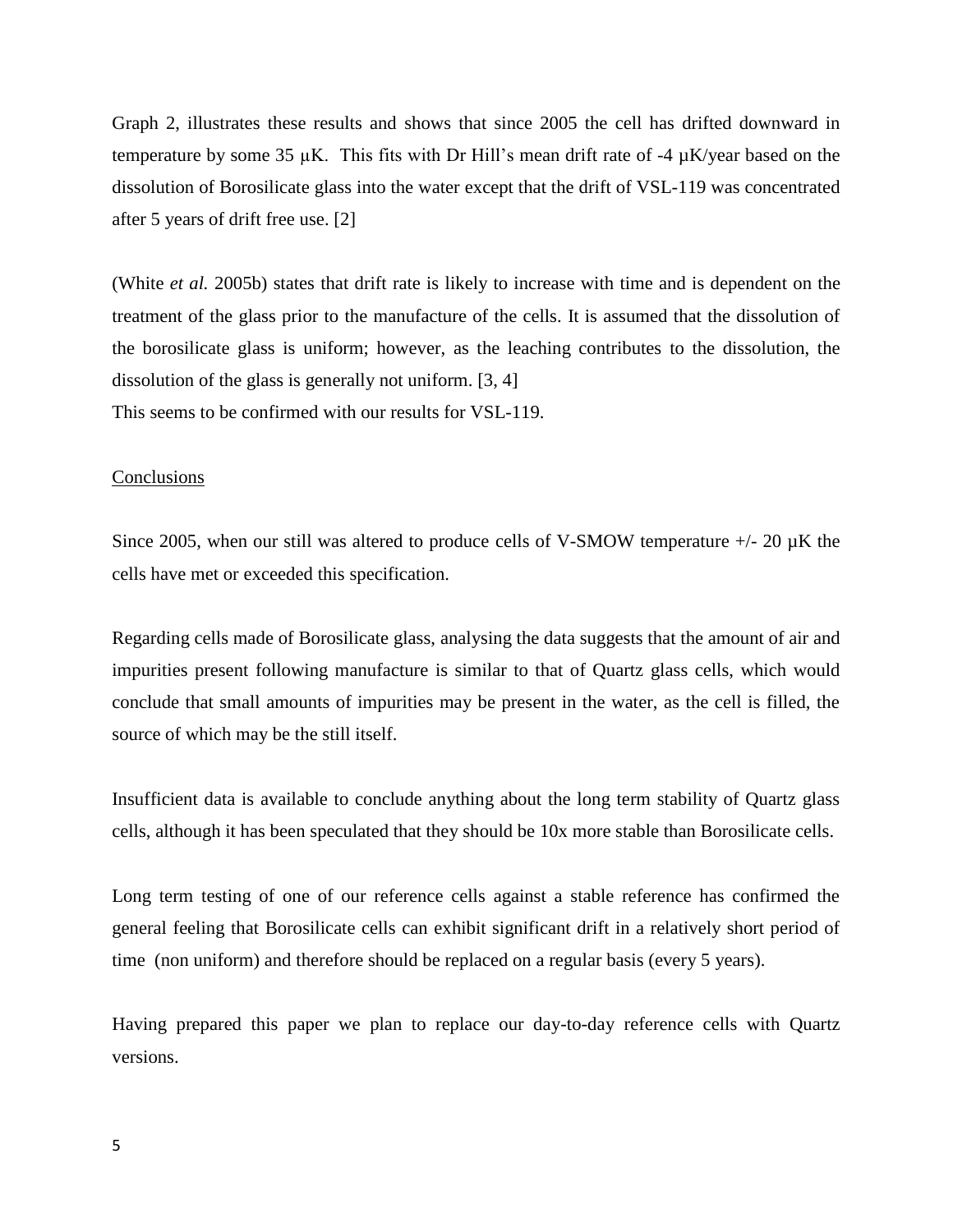# References.

- 1. H.F. Stimpson, *The Measurement of Some Thermal Properties of Water*. Journal of Washington Academy of Science Vol. 35, No. 7.
- 2. K.D.Hill, *Long Term Drift in Triple Point of Water Cells*. NRCC CCT/2000-5.
- 3. D. R. White, C. J. Downes, T. D. Dransfield, R. S. Mason. I. R. I. New Zealand, *Dissolved Glass in Triple Point of Water Cells*.
- 4. Nicholas V. J. Dransfield D. T. & White D. R., *Isotopic Composition of Water used from Triple Point of Water Cells. Metrologia.* July – August 1997.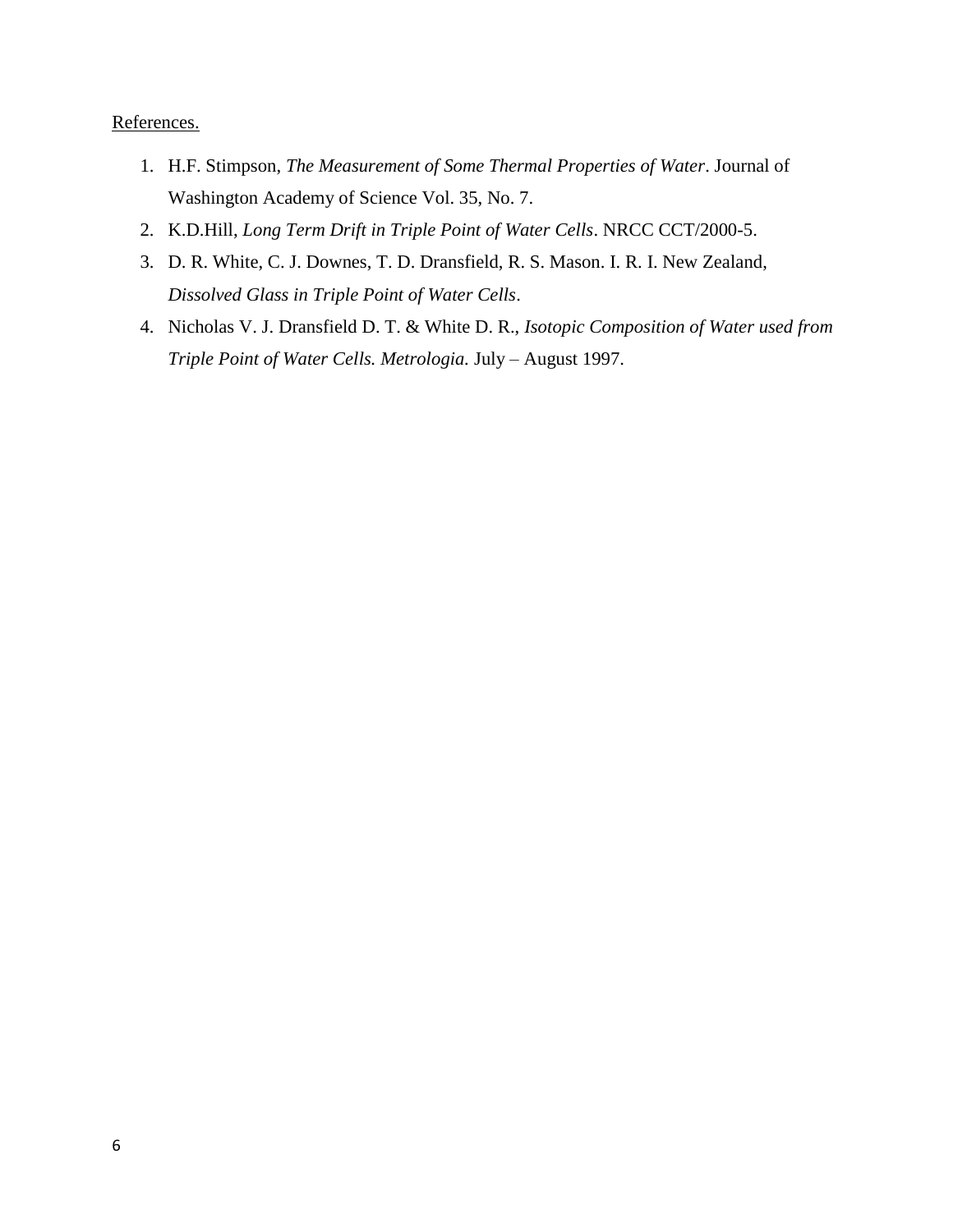### Appendix.

Figure 1.

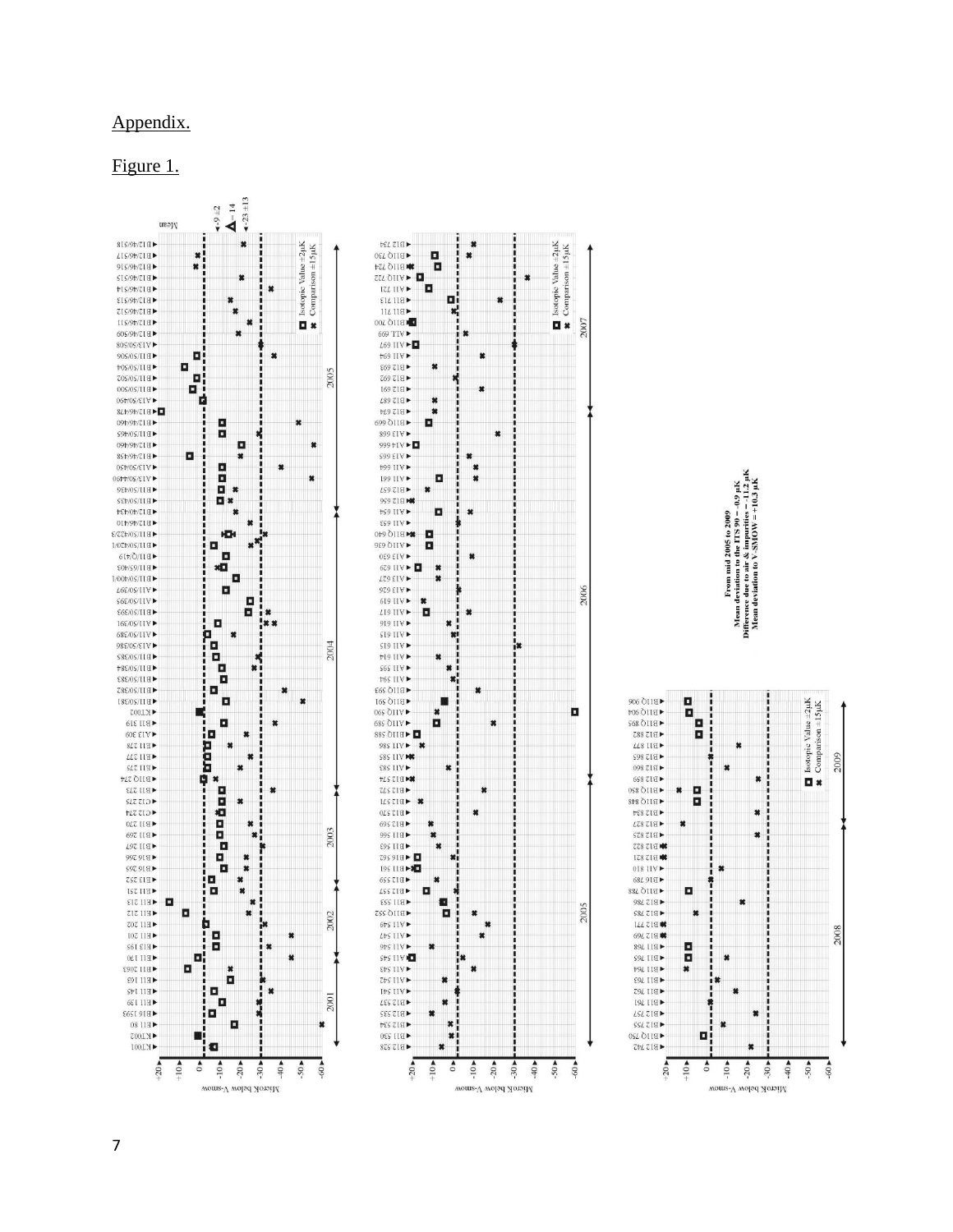



Table 1.

| For all types of cells |                                |                                |                                 |  |  |  |
|------------------------|--------------------------------|--------------------------------|---------------------------------|--|--|--|
| Year                   | mean measured dev<br>$(\mu K)$ | mean isotopic dev<br>$(\mu K)$ | Air and Impurities<br>$(\mu K)$ |  |  |  |
| 2002                   | $-50.0$                        | $-8.5$                         | $-41.1$                         |  |  |  |
| 2003                   | $-38.3$                        | $-9.5$                         | $-28.8$                         |  |  |  |
| 2004                   | $-42.6$                        | $-13.6$                        | $-29.0$                         |  |  |  |
| 2005                   | 2.0                            | 12.8                           | $-10.8$                         |  |  |  |
| 2006                   | 1.2                            | 11.3                           | $-10.1$                         |  |  |  |
| 2007                   | $-4.9$                         | 12.1                           | $-17.0$                         |  |  |  |
| 2008                   | $-2.0$                         | 7.4                            | $-9.4$                          |  |  |  |
| 2009                   | $-10.8$                        | 5.8                            | $-16.6$                         |  |  |  |